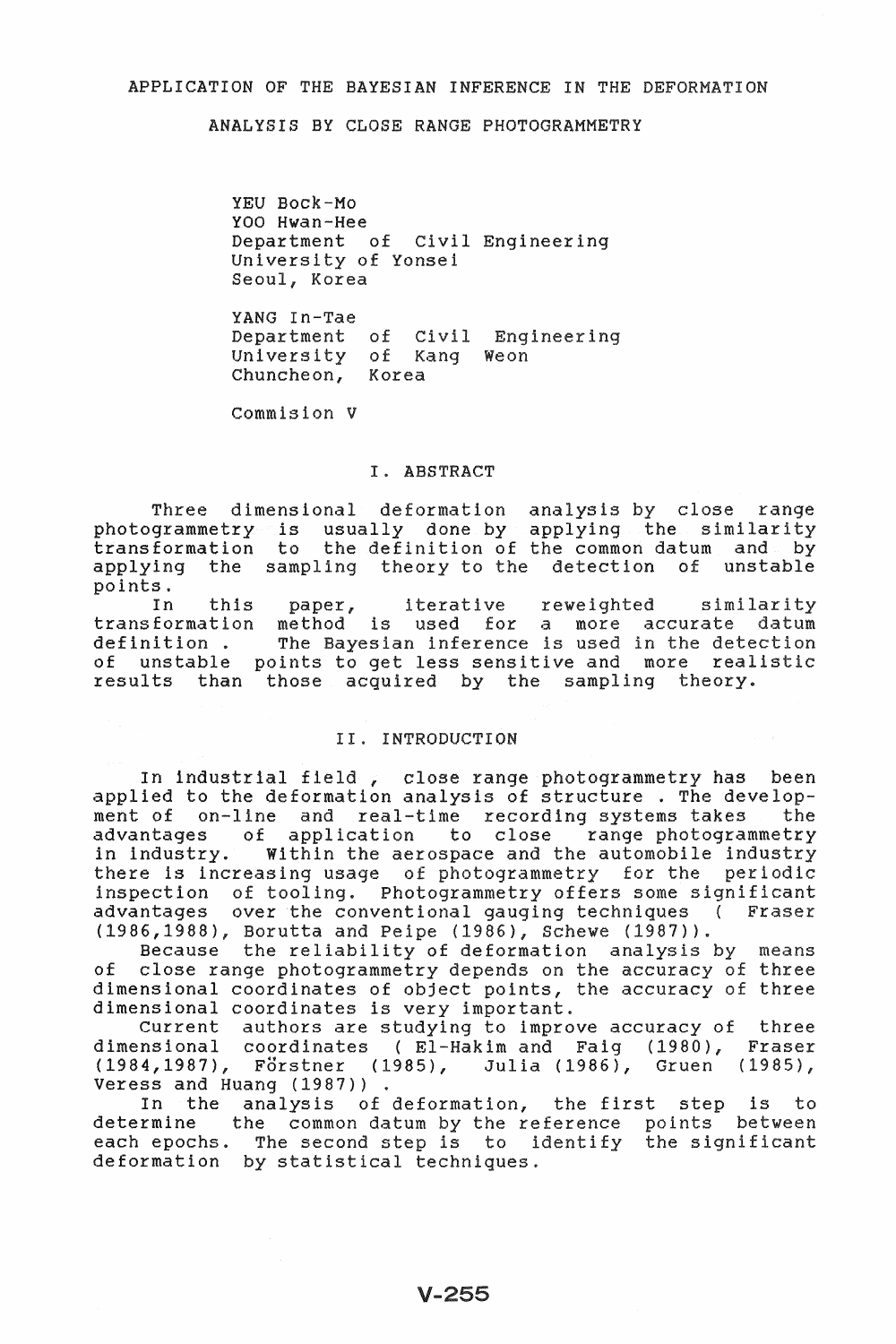### III. DATUM DEFINITION

All sets of object points are devided into sets of stal points and unstable points during all epochs. A formation is operated by the points assu stable points to take same datum between epochs.

e exists datum defect between epochs because of configuration defect, the possible existence of systematic errors or outlying observations in each epochs. Iterative example of coallying executations in each epochs. Itera

$$
\hat{\mathbf{x}} = \mathbf{S} \quad \hat{\mathbf{x}}_1 \tag{1}
$$

and

 $\mathbf{A}$ 

 $\lambda$ 

$$
Q\hat{x} = S Q\hat{x}_1 S^T
$$
 (2)

with

$$
S = (I - G (GT W G)T GT W) \qquad (3)
$$

In equation (3), W is a weight matrix, if all poi have same impotance in the definition of datum, then  $W = I$ .

But, the diagonal elements of the weight matrix W change according to the each point, if the reliability of stable points are different.

#### IV. UNSTABLE POINTS DETECTION

Bayesian inference method can be less sensitive and more than the sampling theory in the detection of displaced points. This method which uses the central F reali distribution points. may be simply used in the detection of unstable

For some time the Bayesian inference approach considered subjective because it required introduction of prior information. In the last two decades, however, the use of vague or noninformative priors has been shown to give results or noninformative priors has b<br>equivalent to the sampling theory. was

Riesmeier (1984) and Koch (1984) indicated that the<br>sian inference approach was-more-advantageous than the Bayesian inference approach was more advantageous than inequality in the hypothesis testing.

In the Gauss - Markof model to estimate unknown parameters,

$$
AX = E (L), E (L) = 02I (4)
$$

where,  $\boldsymbol{x}$  is random vector,  $\boldsymbol{\phi}^2$  is random variable. If L vector where,  $X$  is fandom vector,  $\mathfrak{g}$  is fandom variable. If is vector is given, the probability density P ( $X$ ,  $\mathfrak{g}$  | L) of X and  $\mathfrak{g}$  is found by using the Bayes theorem.

$$
P(X,\bigcap L) \propto P(X,\bigcap P(L|X,\bigcap)) \qquad (5)
$$

In equation ( 5 ), P (  $X$ ,  $\uparrow$  [L ) is a posteriori probability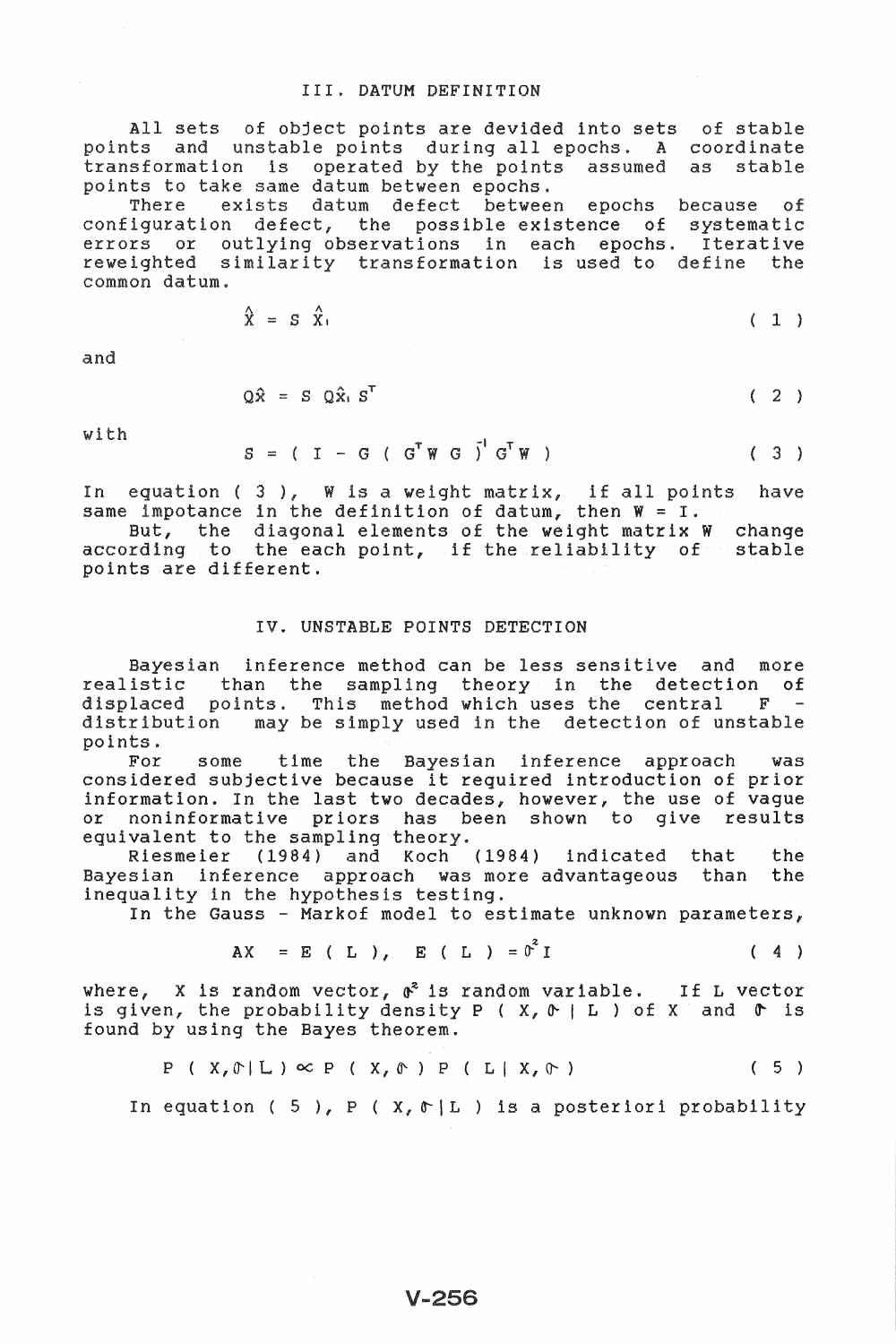density proportional to a priori probability density,  $P(X, \mathbb{T})$ and a posteriori probability density of the vectors of unknown parameters has multivariate t-distribution.

$$
X \sim t(\hat{X}, \hat{\sigma}^z(\overline{A}^T A)^t, n-u) \qquad (6)
$$

If X vector multiply by random matrix H, HX has also multivariate t-distribution.

$$
HX \sim t \left(H\hat{X}, \hat{\sigma}^2 H \left(A^{T} A\right)^{t} H^{T}, n-u \right) \qquad (7)
$$

where, det (  $H$  (  $A^T$   $A$   $J$   $H^T$ )  $\neq$  0.

By means of the multivariate t-distribution,  $(6)$  or  $(7)$ any statistical inference concerned with the unknown parameters or linear transformations of the parameters may be performed . If the parameter space is restricted by the<br>inequality constraints H X > W, the probability associated with this restricted space is given by,

$$
P(HX > W | L) = \int_B P(X | L) dX, \qquad B = \{X : HX > W\}
$$
 (8)

The changed form of the eq. (8) into the hypothesis testing by inequality is,

$$
P(HX > W | L) > 1 - \alpha \qquad (9)
$$

In eq.  $(7)$ , the second term of the right has central F-distribution. Therefore it is identical with the hypothesis testing of the sampling theory.

$$
P(HX \in B | L) = 1 - \alpha
$$
 (10)

where, where the contract of the contract of the contract of the contract of the contract of the contract of the contract of the contract of the contract of the contract of the contract of the contract of the contract of t

B=
$$
{HX: (HX-HX)}^T(H(A^TA)^H^T)^H(HX+HX)/(T\hat{\sigma}^2) \sim Fr, n-u; 1-\alpha}
$$
 (11)

From eq.  $(9)$ , carrying out hypothesis testing by inequality qives,

$$
P_{T} (HX\in A) = \begin{cases} (1-\int_{0}^{T_{F}} F(r, n-u) dF)^{-1} & (\int_{0}^{T_{\xi}} F(r, n-u) dF) \\ -\int_{0}^{T_{F}} F(r, n-u) dF) & , & T_{F} < T_{\xi} \\ 0 & , & T_{F} > T_{\xi} \end{cases}
$$
(12)

where,

 $\begin{array}{lll} \mathbf{T}_r & = & \left( \begin{array}{cc} \text{H} \hat{\text{X}} - \text{W}_r \end{array} \right)^T & \left( \begin{array}{cc} \text{H} \left( \text{A}^T \text{A} \right)^{-1} & \text{H}^T \right)^{-1} & \left( \begin{array}{cc} \text{H} \hat{\text{X}} - \text{W}_r \end{array} \right) \big/ \left( \begin{array}{cc} x & \hat{\delta}^{\geq} \end{array} \right) \\ \mathbf{T}_\chi & = & \left( \begin{array}{cc} \text{H} \hat{\text{X}} - \text{W} & \right)^$ 

The region  $T_r$  has to be chosen and this choice is arbitrary value depending on the allowable displacement of the stable points.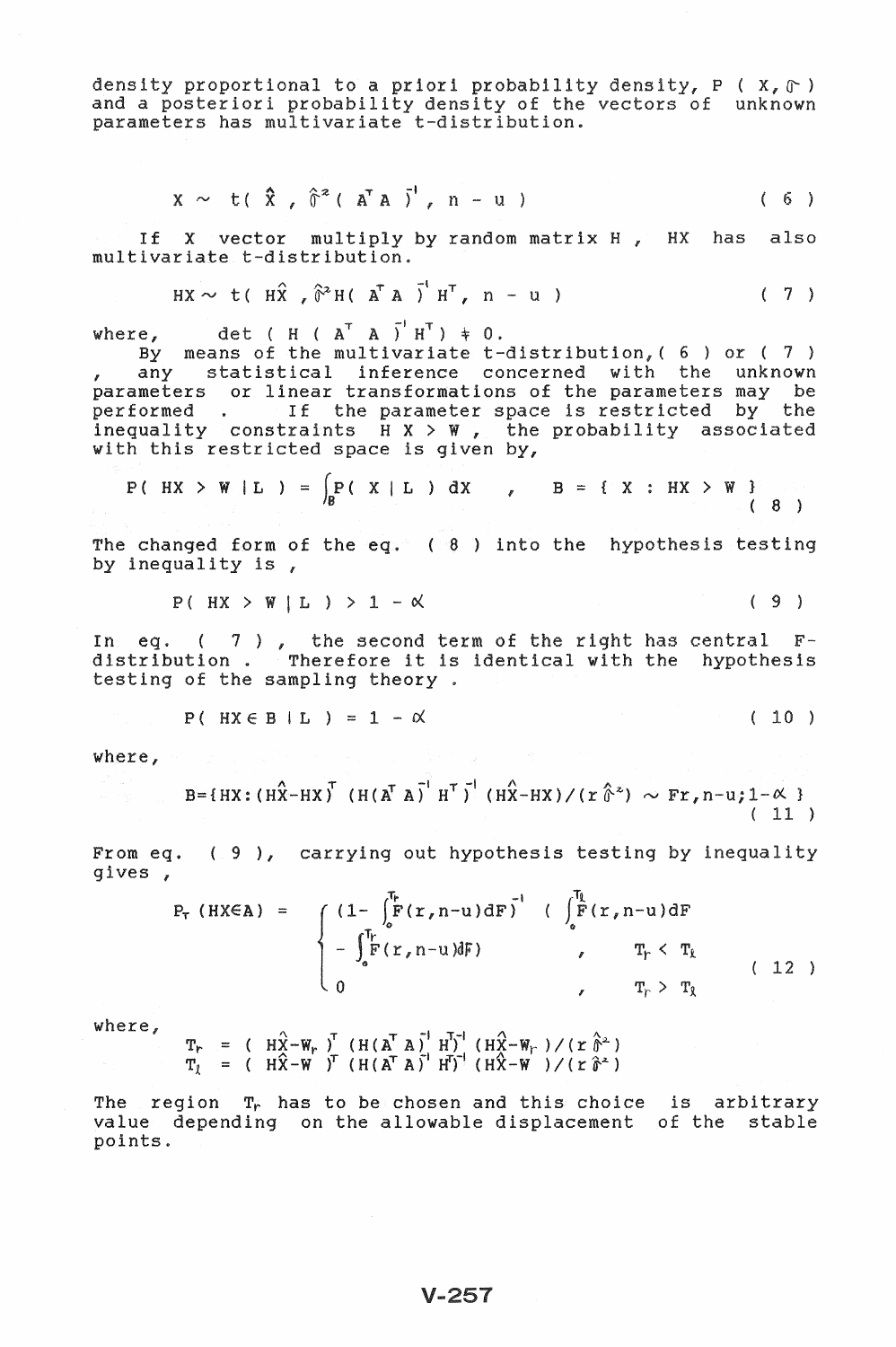( 1 ) Data acquisition

In order to examine the three dimensional movements of the objects by photogrammetry, 12 fixed points were distributed to the edges and 16 unstable points within the objects.

Table 1 shows the simulated displacement of each unstable points . The displacements are occurred along the x-axis points . The displacements are occurred along the x-axis<br>direction in Pt.1, Pt.2, Pt.3, and Pt.4, along y-axis direction in Pt.1 , Pt.2 , Pt.3 , and Pt.4 , along y-axis<br>direction in Pt.5 , Pt.6 , Pt.7 , and Pt.8 , along z-axis direction in Pt.5, Pt.6, Pt.7, and Pt.8, along z-axis<br>direction in Pt.9, Pt.10, pt.11, and Pt.12, and along the ection in Ft.5, Ft.10, pt.11, and Ft.12, and along the<br>ee dimensional directions in Pt.13, Pt.14, Pt.15, and

Pt.16 . The three dimensional coordinates of these points between epochs were computed by bundle adjustment with additional parameters, using photo coordinates obtained by convergent imaging configuration at imaging distance 2.5 m from objects.

Although the biases are reduced by systematic error  $\frac{1}{2}$  correction, the varience of the least square estimator of unknown parameters tend to increase. The application of least square method should be considered carefully in applying self calibration. Therefore, in this study, biased estimator by neralized ridge estimation was applied to achieve 7.3  $\mu$ m root mean square error of real position by photo scale.

(2) Datum definition

P value in eq. (13) was applied to 2, 1.5, 1 as a weight condition, when being used iterative reweighted similarity nsformation method to define common datum.

> $\Sigma |d|^p \Rightarrow min.$  $1 \leq P \leq 2$  ( 13 )

Table 2, 3, 4 show the computed displacements in each point obtained by using the weight conditions  $\Sigma |d|^2 \rightarrow min.$   $\Sigma |d|^2$  $\Rightarrow$  min.,  $\Sigma$ Idl $\Rightarrow$  min., respectively. RMSE equals to 0.216 mm when weight condition is  $\Sigma |d| \Rightarrow min.$ , 0.160 mm when  $\Sigma |d| \Rightarrow min.$ , and 0.125 mm when  $\Sigma$ ld  $\Rightarrow$  min.. The accuracy of weight condition  $\Sigma$ ld  $\Rightarrow$  min... The accuracy of weight condition  $\Sigma$ ld  $\Rightarrow$  min. is better than the other cases. In the common datum defintion, iterative reweighted similarity transformation appling weight condition  $\Sigma$ 1d1 $\Rightarrow$  min. is less influenced on tematic error or outlying observations than the weight itions  $\sum |d|^2 \Rightarrow$  min.,  $\sum |d|^{\frac{15}{2}}$  min., and the accuracy of displacement can be improved.

( 3 ) Unstable points detection using Bayesian inference

Bayesian inference which is not sensitive to geometric accuracy of object points was used in order to detect the unstable points. The displacement computed by the weight condition  $\Sigma$ dl  $\Rightarrow$  min, was used in detecting the unstable points. In the detection of unstable points by the Bayesian inference, the tolerent displacements of the fixed points between epochs were regarded as twice the amount of position errors of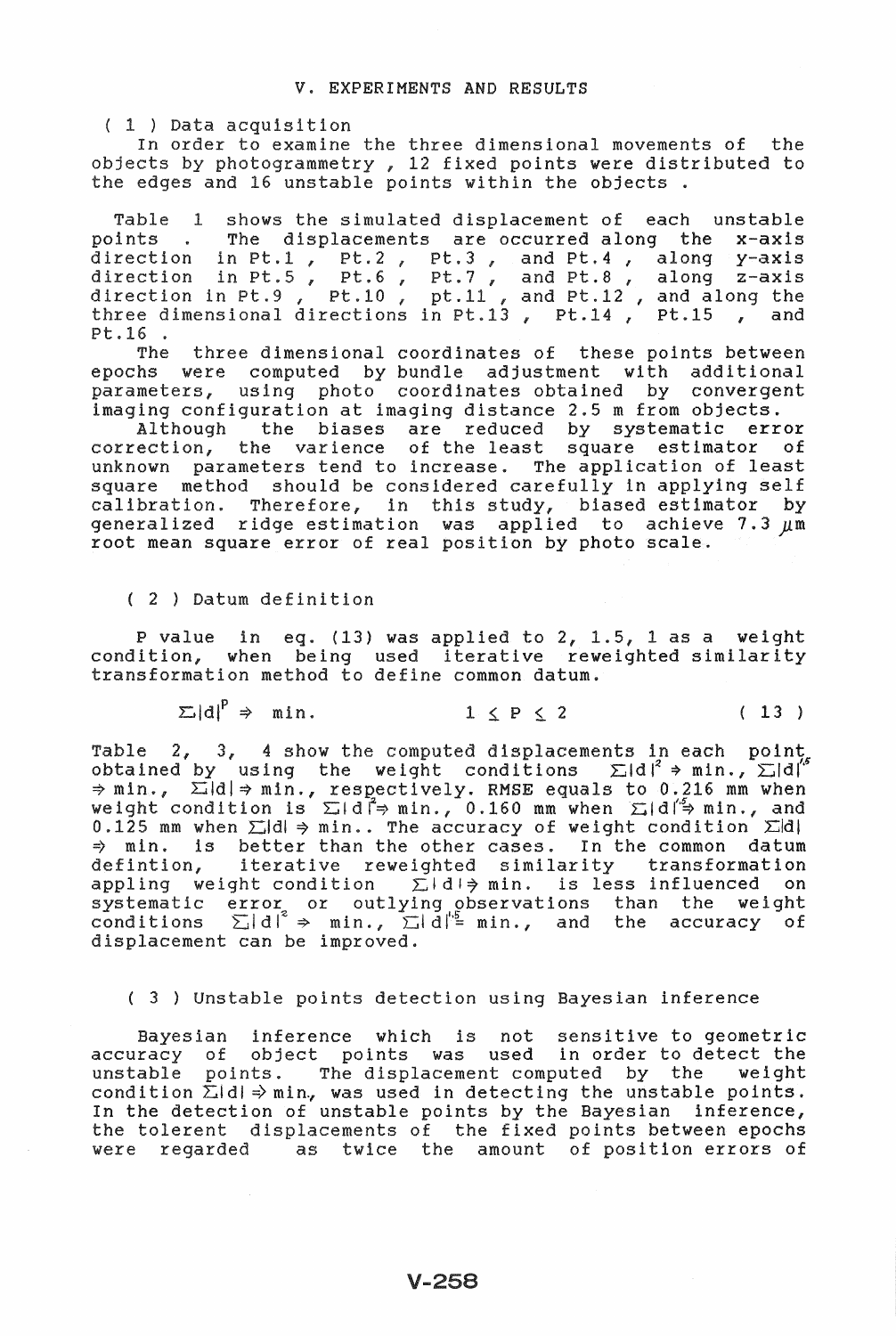3-D coordinates. The 3-D coordinates position error,  $\sigma_p = 7.3$  $\mu$ m by photo scale, was computed through the process of data acquisition.

Table 5 shows error ellipsoid ( $\alpha = 0.05$ ) of object points and the unstable points detected by the Bayesian inference.

Although Pt.1 to Pt.16 had been displaced, some of these points were detected as fixed points under the consideration of the magnitude of displacement and confidence region. In table 5, Pt.1 and Pt.2 are unstable points of which displacement is 0.3 mm and 0.4 mm, respectively, along the X-axis. They are<br>regarded as the fixed points by the Bayesian inference method exist within the error ellipsoid and these displacements Thus Pt.1 and Pt.2 have to be considered as  $(X = 0.05)$ . fixed points.

Also, Pt.5 is regarded as fixed point although displacement is 0.3 mm along the Y-axis. Consequently, it is possible to detect more than 0.4 mm displacemment along X-Y plane.

Since Pt.9, Pt.10 and Pt.11 of which displacements are 0.3 0.4 mm, and 0.5 mm, respectively, along the Z-axis, they  $mm<sub>r</sub>$ were detected as fixed points. Detectable displacement along Z-axis was larger than in X-Y planes. The detection of unstable points by Bayesian inference has a little difficulty in anticipating the allowable displacement at fixed points.

Since the varience of coordinates in photogrammetry can be accurately obtained, the Bayesian inference can be applied to the detection of unstable points. Comparing the Bayesian inference method and the confidence region method for unstable point detection, it was found that Bayesian inference was less sensitive and the more realistic in unstable point detection when carring out deformation analysis by photogrammetry.

### VI. CONCLUSIONS

Common datum definition and unstable point detection are analyzed through the deformation analysis in the close range photogrammetry. In using iterative reweighted similarity<br>transformation to define common datum, weight condition  $\Sigma_d$ d  $\Rightarrow$  min.produced better results than weight condition  $\Sigma |d|^z \Rightarrow$ min.or  $\Sigma$  d' $\frac{1}{2}$  min.. This is because the influence of systematic errors, outlying observations and configuration defects is effectively minimized when weight condition is done by the  $\sum |d| \Rightarrow$  min..

In detection of unstable points by photogrammetry, Bayesian inference can be effectively applied because its results are more realistic and less sensitive than those obtained by the sampling theory.

#### References

Borutta, H. and Peipe, J., 1986, Deformation Analysis of Three-Dimensional photogrammetric point Fields, Int. Arch. Photo., Vol.26, No.5, pp. 165-174.

El-Hakim, S.F. and Faig, W., 1980, The General Bundle Adjustment<br>Triangulation (GEBAT) system-theory and Applications, 14th Congress of ISPRS, pp. 296-307.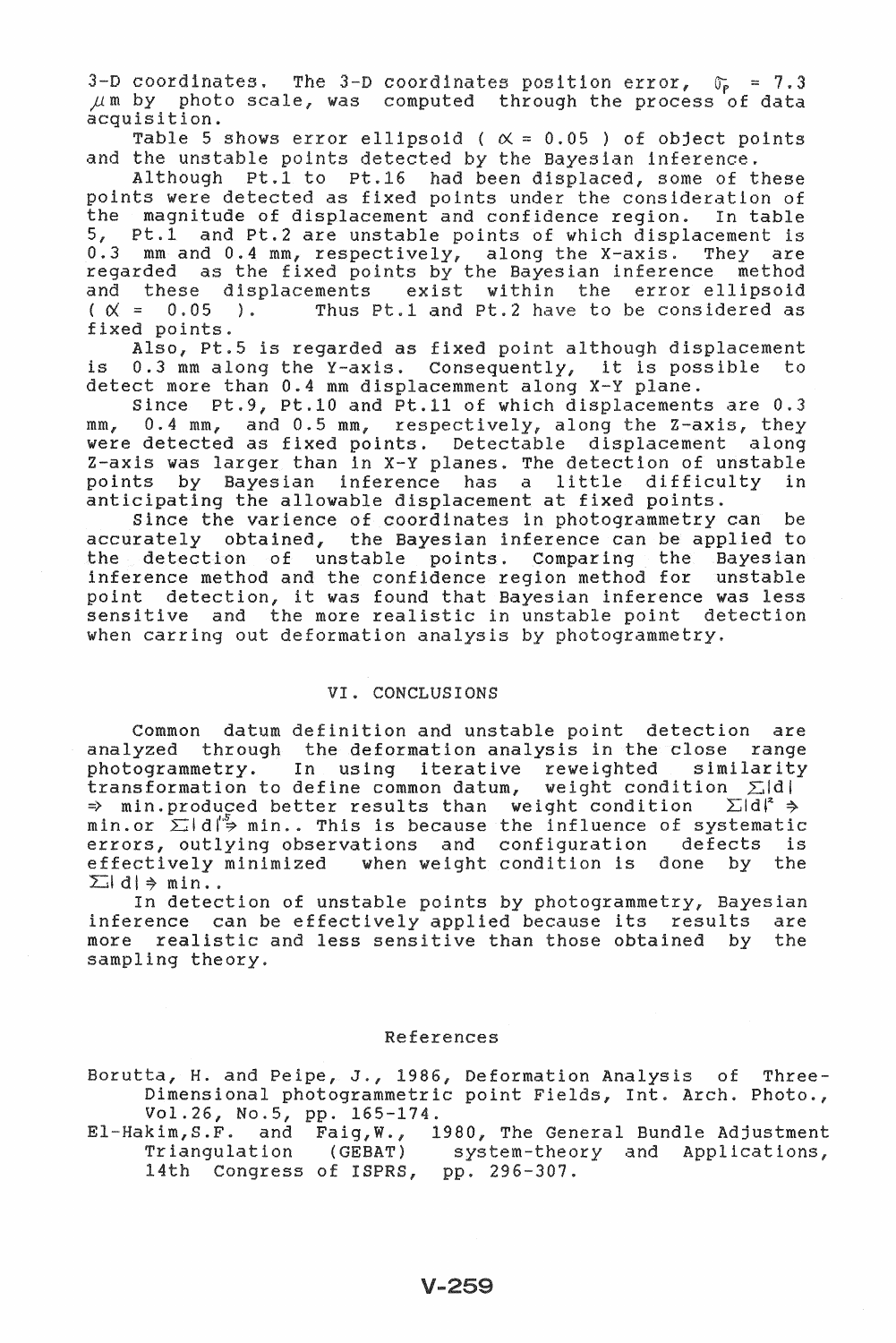Förstner, W., 1985, The Reliablity of Block Triangulation, P.E. & R.S., Vol.51, No.6 ,pp.1137-1149.

Fraser, C.S., 1986, Network Design Considerations for Nontopograpic Photogrammetry, P.E. & R.S., Vol.50, No.8, pp. 1115- 1126.

Fraser, C.S., 1984, Microwave Antenna Measurement, P.E. & R.S., Vol. 52, No. 10, pp. 1627-1635.

Fraser, C.S., 1987, Limiting Error Propagation in Network Design, P.E. & R.S., Vol. 53, No.5, pp. 487-493.

- Fraser, C.S., 1988, Periodic Inspection of Industrial Tooling by Photogrammetry, P.E. & R.S., Vol. 54, No.2, pp.
- $211-216.$ <br>Gruen,  $A.W.$ Gruen, A.W., 1985, Triangulation, P.E. & ithmic Aspects in on-line R.S., Vol. 51, No. 4, pp. 419-436.
- Julia, J.E., 1986, Development with the COBLO Block .<br>Adjustment Program, Photo. Record., 12 (68), pp. 219-226.
- Koch, K.R., 1984, Statistical Tests for Detecting Crustal Movements NOS NGS 29. Using Bayesian Inference, NOAA Technical Report
- Riesmeier, K., 1984, Test Von Ungleichungshypothesen in linearen Modellen mit Bayes-Verfahren, Deutsche Geodatische Kommission, C. München.

Schewe, H., 1987, Automatic Photogrammetric Car-Body Measurement, Proceeding of the 41st photogrammetric week at Stuttgart University, pp 47-55.

Veress, S.A. and Huang, Y., 1987, A Method for Improving the Efficiency of the Sequential Estimation Procedure in Photogrammetry, P.E. & R.S., Vol. 53, No.6, pp. 613-616.

| Pt               | dx    | đу    | dz    | ds    |
|------------------|-------|-------|-------|-------|
| 1                | 0.300 | 0.000 | 0.000 | 0.300 |
| $\overline{c}$   | 0.400 | 0.000 | 0.000 | 0.400 |
| 3                | 0.500 | 0.000 | 0.000 | 0.500 |
| $\boldsymbol{4}$ | 0.600 | 0.000 | 0.000 | 0.600 |
| 5                | 0.000 | 0.300 | 0.000 | 0.300 |
| 6                | 0.000 | 0.400 | 0.000 | 0.400 |
| 7                | 0.000 | 0.500 | 0.000 | 0.500 |
| 8                | 0.000 | 0.600 | 0.000 | 0.600 |
| 9                | 0.000 | 0.000 | 0.300 | 0.300 |
| 10               | 0.000 | 0.000 | 0.400 | 0.400 |
| 11               | 0.000 | 0.000 | 0.500 | 0.500 |
| 12               | 0.000 | 0.000 | 0.600 | 0.600 |
| 13               | 0.300 | 0.300 | 0.300 | 0.520 |
| 14               | 0.400 | 0.400 | 0.400 | 0.693 |
| 15               | 0.500 | 0.500 | 0.500 | 0.866 |
| 16               | 0.600 | 0.600 | 0.600 | 1.039 |

Table 1 Simulated Displacement ( mm )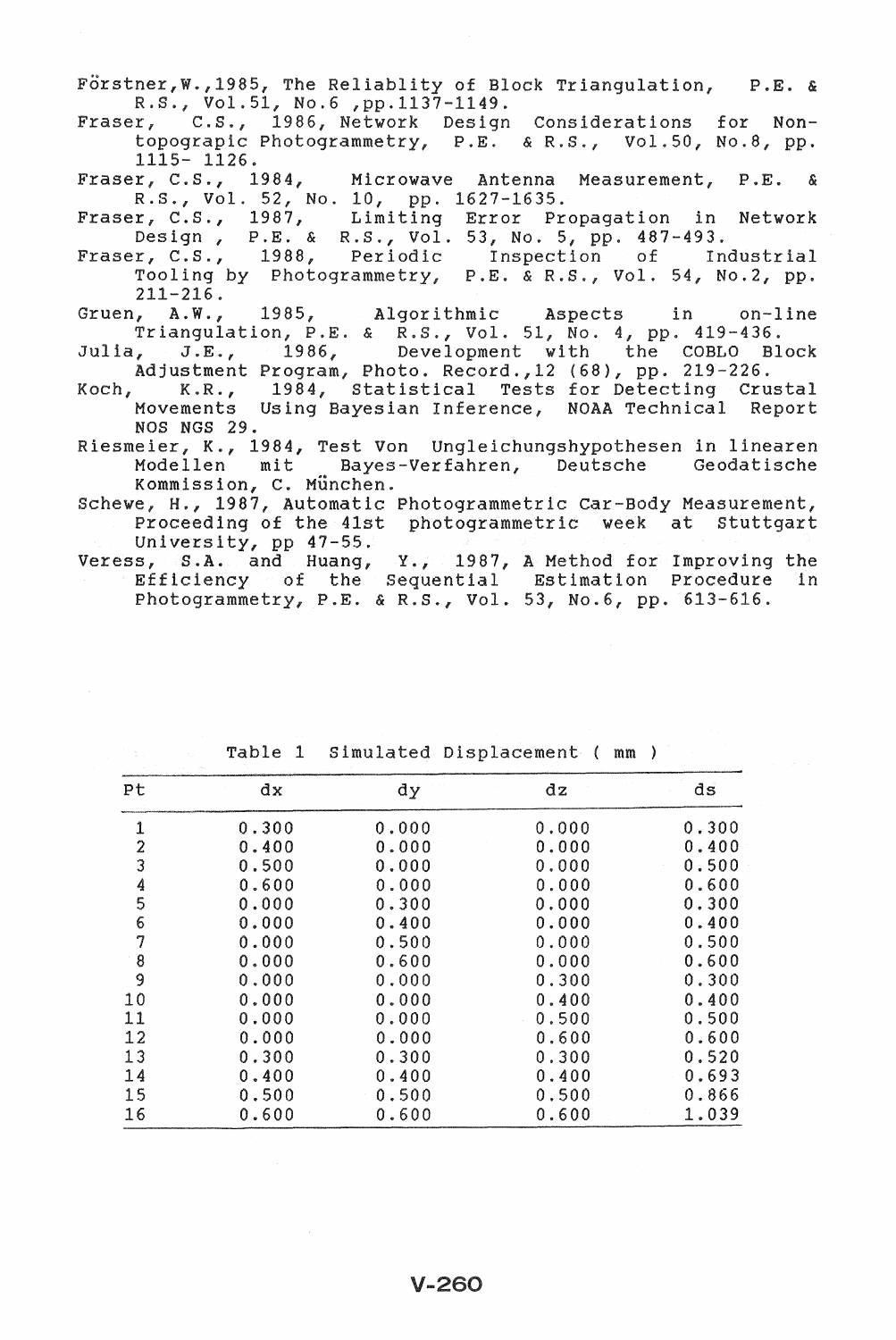| Pt.                     | computed displacements |       |       |       |             |
|-------------------------|------------------------|-------|-------|-------|-------------|
|                         | dx                     | dy    | dz    | ds    | discrepancy |
| 1                       | 0.093                  | 0.009 | 0.008 | 0.094 | 0.206       |
| $\overline{\mathbf{z}}$ | 0.516                  | 0.190 | 0.290 | 0.622 | 0.222       |
| $\overline{3}$          | 0.634                  | 0.123 | 0.296 | 0.710 | 0.210       |
|                         | 0.411                  | 0.097 | 0.012 | 0.422 | 0.178       |
| $\frac{4}{5}$           | 0.120                  | 0.010 | 0.252 | 0.279 | 0.021       |
| 6                       | 0.137                  | 0.253 | 0.164 | 0.331 | 0.069       |
| 7                       | 0.166                  | 0.322 | 0.127 | 0.384 | 0.116       |
| 8                       | 0.178                  | 0.376 | 0.028 | 0.417 | 0.183       |
| 9                       | 0.013                  | 0.070 | 0.070 | 0.099 | 0.201       |
| 10                      | 0.080                  | 0.109 | 0.068 | 0.151 | 0.249       |
| 11                      | 0.115                  | 0.098 | 0.248 | 0.290 | 0.210       |
| 12                      | 0.141                  | 0.066 | 0.208 | 0.260 | 0.340       |
| 13                      | 0.232                  | 0.040 | 0.189 | 0.301 | 0.219       |
| 14                      | 0.309                  | 0.229 | 0.017 | 0.385 | 0.305       |
| 15                      | 0.422                  | 0.480 | 0.129 | 0.652 | 0.218       |
| 16                      | 0.514                  | 0.656 | 0.250 | 0.870 | 0.170       |
| RMSE                    |                        |       |       |       | 0.216       |

Table 2 The displacement computed by weight condition  $\Sigma |d|^2 \Rightarrow$  min. mm

Table 3 The displacement computed by weight condition  $I d \big|_{5\atop 0}$  min. mm

| Pt.              | computed displacements |       |       |       |             |
|------------------|------------------------|-------|-------|-------|-------------|
|                  | dx                     | dу    | dz    | ds    | discrepancy |
| 1                | 0.165                  | 0.261 | 0.023 | 0.310 | 0.010       |
| $\boldsymbol{2}$ | 0.294                  | 0.012 | 0.092 | 0.308 | 0.092       |
| 3                | 0.375                  | 0.031 | 0.194 | 0.423 | 0.077       |
| $\boldsymbol{4}$ | 0.421                  | 0.123 | 0.186 | 0.476 | 0.124       |
| 5                | 0.121                  | 0.016 | 0.233 | 0.263 | 0.037       |
| 6                | 0.121                  | 0.245 | 0.073 | 0.283 | 0.117       |
| 7                | 0.167                  | 0.285 | 0.010 | 0.331 | 0.169       |
| 8                | 0.157                  | 0.567 | 0.175 | 0.614 | 0.014       |
| $\overline{9}$   | 0.033                  | 0.115 | 0.103 | 0.158 | 0.142       |
| 10               | 0.053                  | 0.091 | 0.077 | 0.131 | 0.269       |
| 11               | 0.097                  | 0.100 | 0.322 | 0.351 | 0.149       |
| 12               | 0.128                  | 0.080 | 0.441 | 0.466 | 0.134       |
| 13               | 0.225                  | 0.014 | 0.234 | 0.325 | 0.195       |
| 14               | 0.314                  | 0.213 | 0.035 | 0.381 | 0.309       |
| 15               | 0.449                  | 0.496 | 0.172 | 0.691 | 0.179       |
| 16               | 0.545                  | 0.676 | 0.334 | 0.930 | 0.110       |
| RMSE             |                        |       |       |       | 0.160       |

 $\bar{z}$